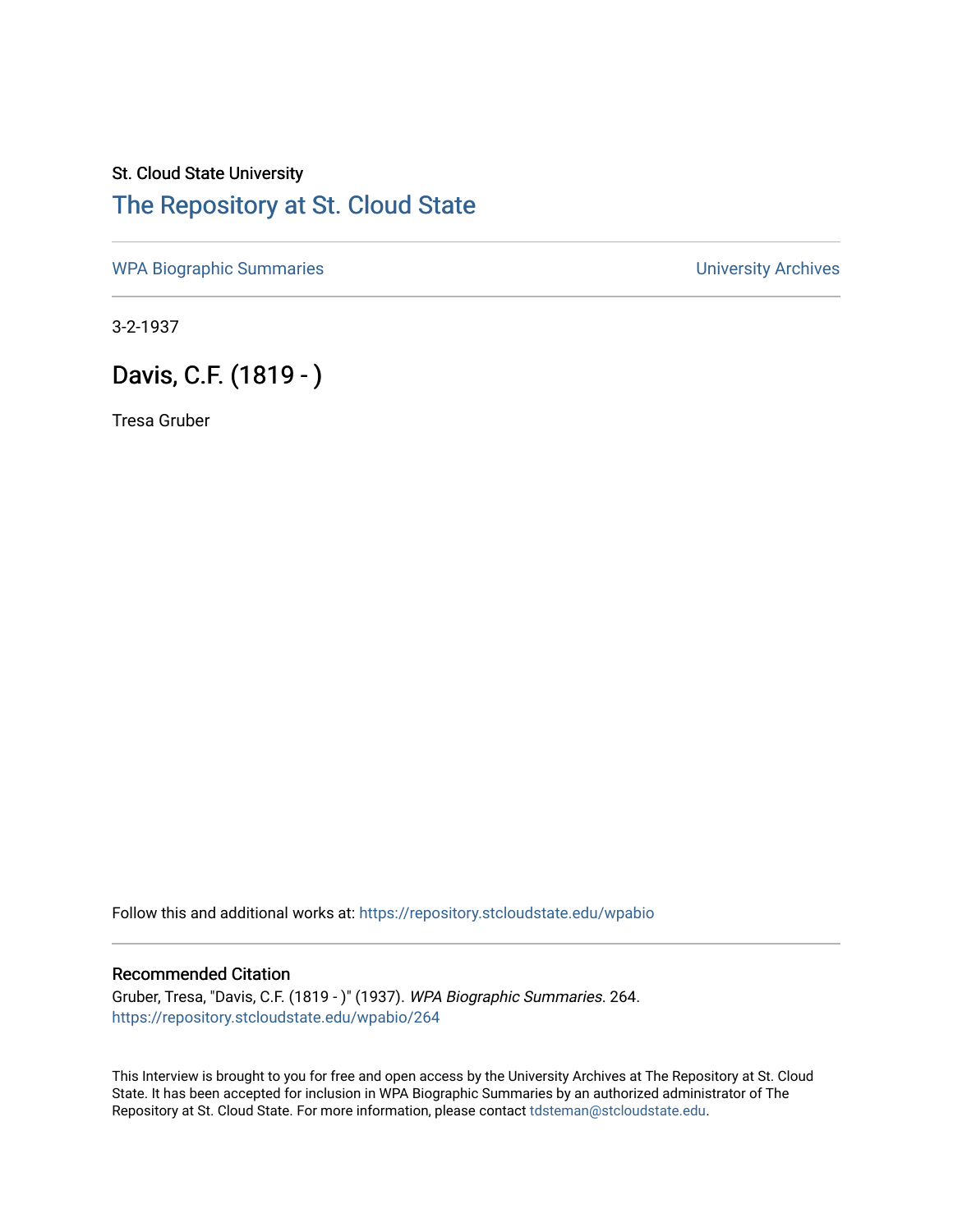DAVIS, C. F.

a l'inclu

File No.  $B - a$   $16$ 

 $= - -$ 

 $-97 - 9 - 79$ 

C. F. Davis, miller, born in Oxford county, Maine, September 4, 1819, died in St. Cloud, Minnesota, February 17, 1888. He settled in St. Cloud in 1867, built a flour mill at Clearwater; was a representative in the legislature in 1863.

of carry

Copied from: Minnesota Biographies Page 164 Date Copied: March 2, 1937 Copied by: Tresa Gruber